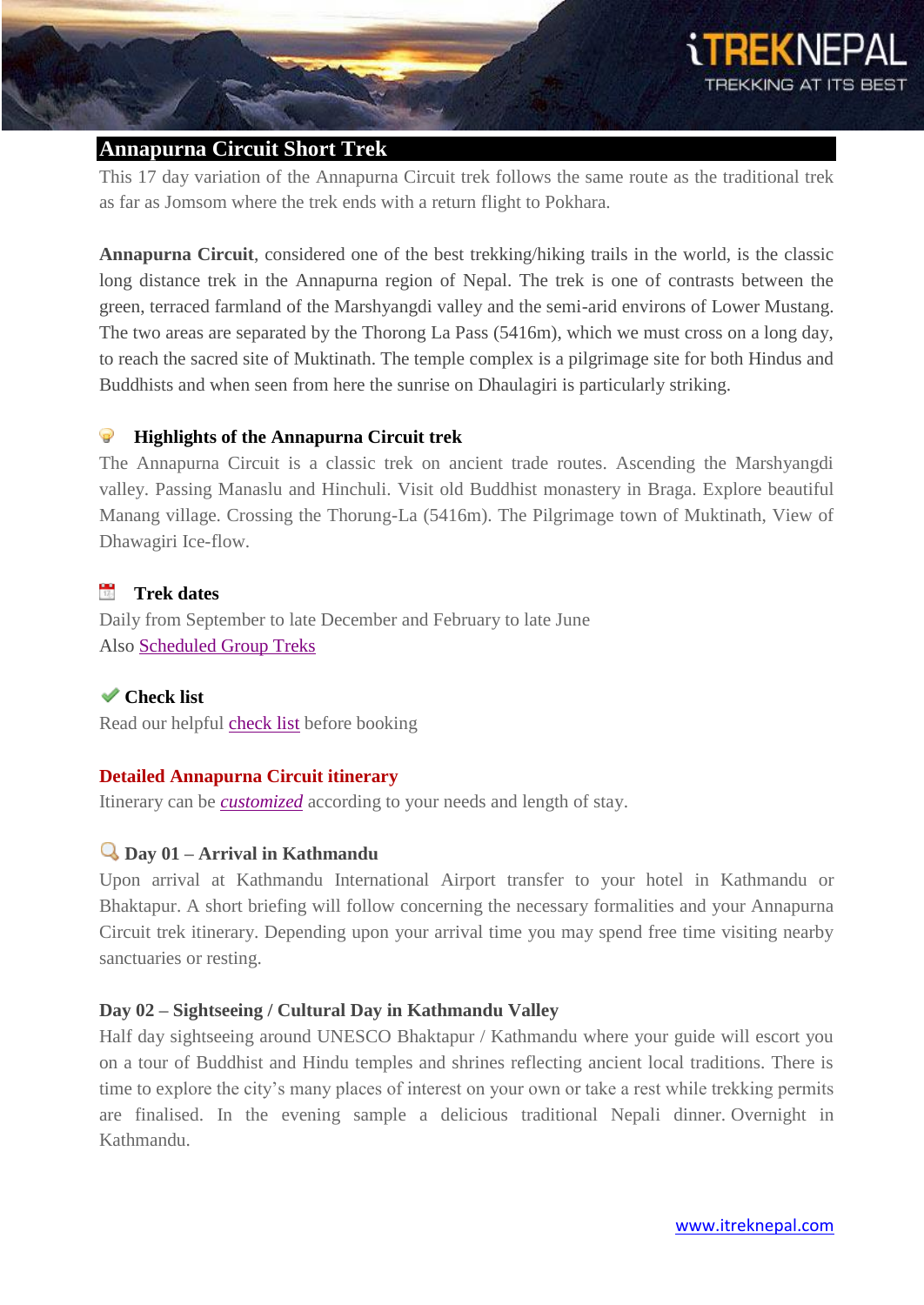

#### **Day 03 – Kathmandu to Besi Shahar (830m)**

Breakfast. Our trekking guide will come to the hotel at 07:00 hrs to pick you with private transport to leave for Besi Shahar (185km) and will take us about 6 hours. Along the journey you will witness some spectacular scenery of white mountains, green hills, rivers and hamlets. We overnight at a guesthouse.

#### **Day 04 – Besi Shahar to Bahundanda (1430m)**

Our first day's trekking introduces us to the diverse cultural elements of Nepal and we pass by many typical local houses and the faces of varied ethnic tribes exchanging greetings (Namaste) as we pass. We will share the trail with mule caravans that transport supplies to the remote villages. Our route makes its way through subtropical forests and the rice terraces of Sera to the village of Khudi (840m). After we pass the village of Bhulbule we will see a majestic 60m high waterfall. Along the way we have views of Manaslu (8156m). The mountain views disappear as we come closer to the small town of Ngadi, here we will have to cross the Ngadi Khola by a long suspension bridge. From here on the trail moves gently upwards to Bahundanda, an attractive village in the saddle of a long ridge at 1300m (7 hrs).



## **Day 05 – Bahundanda to Chamje (1410m)**

We start the day by descending on a steep slippery trail past amphitheatre-shaped rice terraces. There will be a small hot spring after this descend. The rest of today's trek will have us pass the river a few times and we will see a few waterfalls as well. As we near the village of Jagat we will have a steep 200m climb to a trail that has been blasted out of the rock face. 15 minutes below this village we can visit another small hot spring. From Jagat we climb up to Chamje (6 hrs).

## **Day 06 – Chamje to Bagarchhap (2160m)**

Today we will do the 940 meter ascent to Bagarchap through bamboo and rhododendron forests, on a trail high above the river bank. We will pass the village of Tal at 1700 meter which lies at the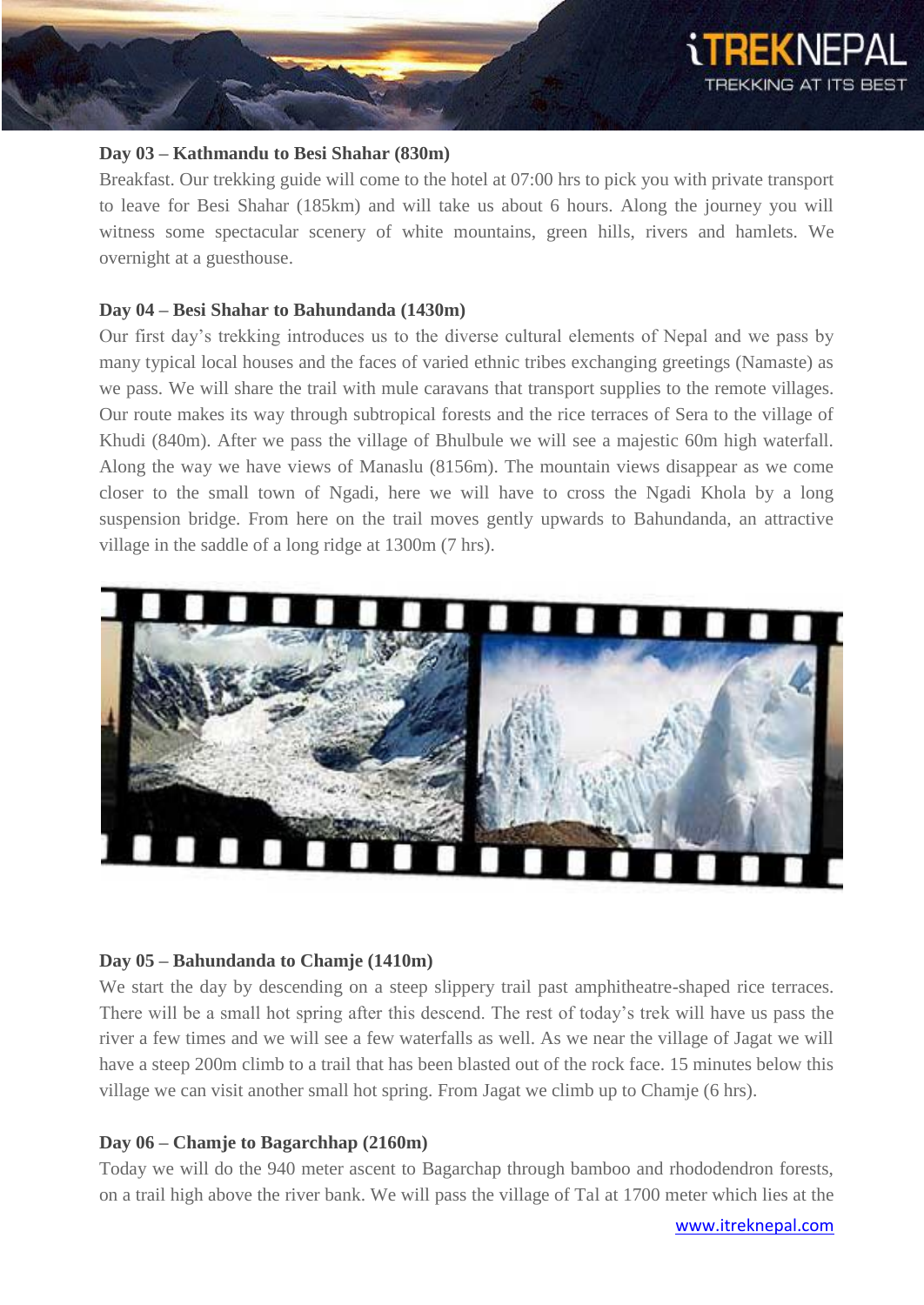

foot of a large waterfall. The trail crosses a broad, flat valley that was once a lake (Tal means lake) after which we will cross the Marsyangdi by a 60 meter long suspension bridge. The trail will climb up from a second suspension bridge to a stone kani (an arch over the trail) which marks the entrance to Dharapani at 1960 meter. All old villages from here to Kagbeni have these arches and they become more elaborate and picturesque as the Tibetan influence becomes stronger. The trail slowly climbs from here on through a forest of blue pine, spruce, hemlock, maple and oak to Bagarchhap. This is the first village on the trek with typical Tibetan architecture: closely spaced stone houses, with flat roofs piled high with firewood. (7 hrs).

## **Day 07 – Bagarchhap to Chame(2170m)**

We will first follow the south bank of the river climbing to Syal Khola (the river of jackals) at 2210 meter, after which we will cross the river over a cement bridge near a spectacular waterfall. The route crosses several landslides as it works its way uphill through a walnut tree forest and aside apple orchards until we arrive at Chame. At the entrance of the village is a long wall with many prayer wheels. Throughout the day there are nice views of Lamjung Himal, Annapurna II and Annapurna IV (7525m) (6 hrs).

## **Day 08 – Chame to Pisang (3190m)**

We will first pass the older part of Chame and climb up to Telekhu at 2840 meter and continue with a long pleasant and mostly level walk through the forest to Brathang, which lies at 2950 meter. After the trail rounds a bend here we will see the first view of the dramatic Paungda Danda rock face, a tremendous curved slab of rock rising more then 1500 meter from the river. We will cross back to the south bank of the Marsyangdi on a suspension bridge at 3080 meter and then make a long gentle climb over a ridge through blue pine forests. After this the trek will be reasonably level as it heads to the upper part of Manang valley to Pisang. This town marks the beginning of the region known as Nyesyang, the upper portion of the Manang district (5 hrs).

## **Day 09 – Pisang to Manang (3540m)**

Today our trek will slowly climb up to the Tibetan-style village of Bryaga at 3500 meter following the valley floor. At Bryaga we will see houses stacked one atop the other, each with an open veranda formed by a neighbour's rooftop. The gompa, perched on a high crag overlooking the village, is the largest in the district and has an outstanding display of statues. We then continue through a very arid countryside, dominated by weird cliffs of yellow rock, eroded into dramatic pillars alongside the trail to reach today's destination, the village of Manang, where the shops are surprisingly well stocked with all the things you might want to refuel on (5 hrs).

## **Day 10 – Manang.**

Today we stay in Manang where we can do a short hike to ascent slightly higher to for instance Khangsar, which is a 200 meter ascend. It is important to have a relatively restful day today, to allow your body to acclimatize to the higher altitudes and thinning air. It also gives us the possibility to wash some of our clothing.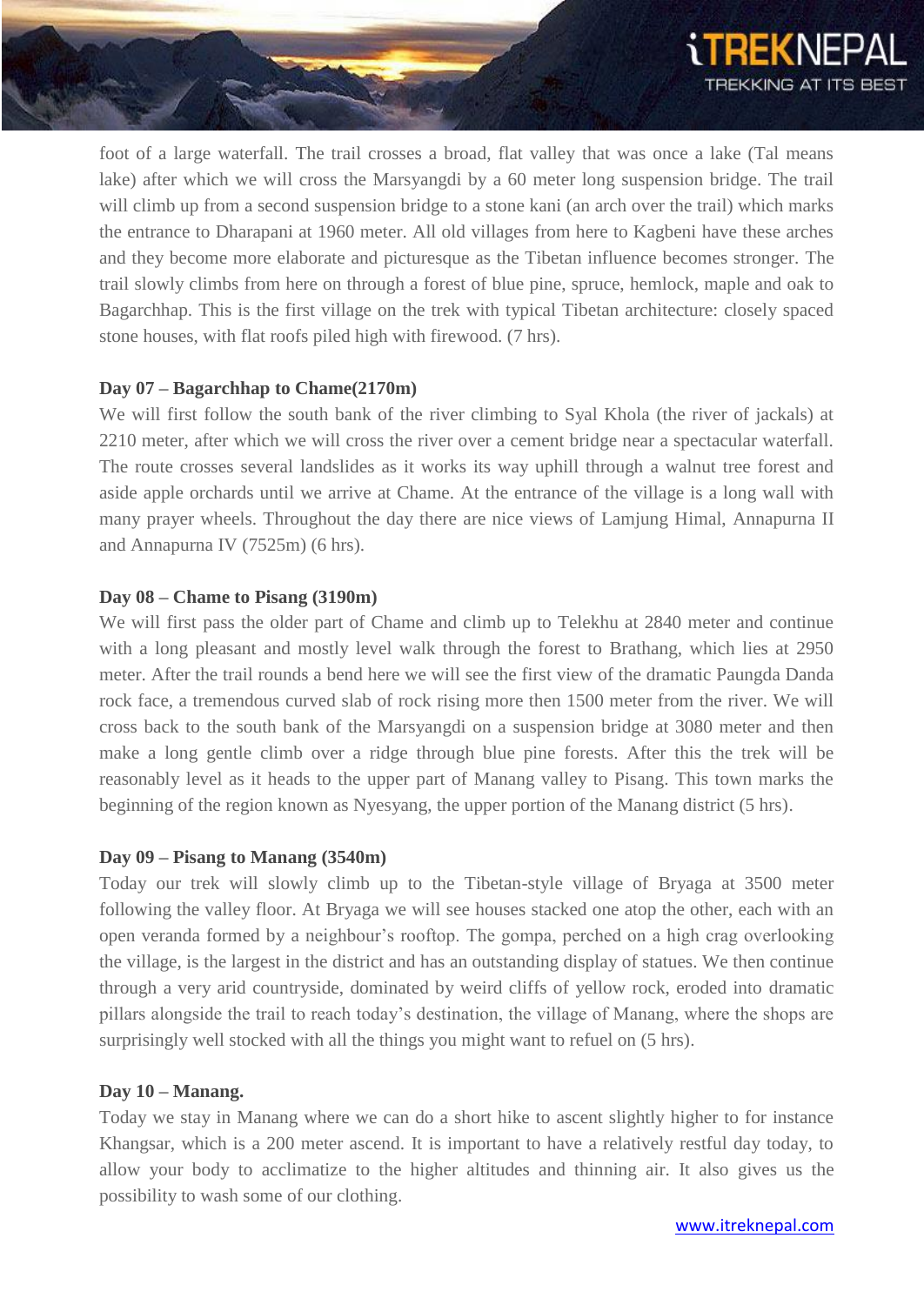

## **Day 11 – Manang to Letdar (4250)**

Trekking slowly upwards to Thorung La we will leave the large trees behind and see vegetation consisting mainly of scrub juniper and alpine grass and we will pass a few meadows where horses and yaks graze. After we reach Yak Kharka we will see herds of blue sheep grazing the steep slopes as well. About an hour after passing Yak Kharka we will arrive at Letdar (4:30 hrs).

## **Day 12 – Letdar to Thorang Phedi, or Thorang High Camp**

Again a relatively easy day to get used to the altitude before we have to cross the highest point in the trek, and possibly the highest point you have been on in your life. From Letdar we will continue to climb along the east bank of the Jarang Khola to Thorung Phedi, a rock-strewn meadow surrounded by vertical cliffs at 4420 meter. Blue sheep and even snow leopards can be sometimes seen in this valley. High in the skies above us we can see lammergeyers and Himalayan griffons circling around (3-4 hrs).

## **Day 13** – **Thorang-Muktinath (3800m) via Thorang La Pass (5416m)**

Today is a long trek starting before sunrise at maybe 04:00 hrs to reach the pass by 09:00/10:00 hrs at the latest, as otherwise weather conditions will greatly affect the journey. We cross over at an altitude of 5416m so can be exposed to strong winds if crossing too late. Local people have used this trail for hundreds of years to bring herds of sheep and yaks in and out of Manang. Thus the trail, while often steep, is well defined and easy to follow. Snow can block the pass at any time of the year if there has been an unseasonable storm. It takes from four to six hours from Thorung Phedi to the pass, but the many false summits mean the climb seems to go on for ever.

At the Thorung La pass, with its traditional prayer flags and stone cairn we will have outstanding views. You can see the Annapunas, Gangapurna and Khatung Kang, a heavily glaciated peak. Amazingly there is a teashop here on top of the pass at 5416 meter. From here we start a long descend of about 1600 meter with outstanding views of Dhaulagiri mountain standing alone in the distance across the valley. After the trail becomes less steep we will enter grassy fields and cross meadows to our final destination of Muktinath, which means place of Nirvana and is home to the Muktinath temple as well as several monasteries. It is said that all sorrows you feel are relieved when visiting the Temple, which is a scared pilgrimage site to both Hindus and Buddhists. The main pilgrimage normally takes place in September. The Temple is dedicated to Lord Vishnu and has 108 waterspouts around it from which Holy water pours. Another attraction nearby is the Jwala Mai Temple and this contains a spring and an eternal flame fed by natural underground gas (9 hrs).

## **Day 14 - Muktinath to Marpha via Jomsom (2665m)**

From today we will follow the "Jomsom trek" in reverse order. We will first make a 990 meter descent through meadows, streams and fruit orchards down to Kagbeni, a fascinating medieval village infused with Tibetan culture. Then we will continue going down the Kali Gandaki gorge to Jomson (more correctly Dzongsam, or "new fort").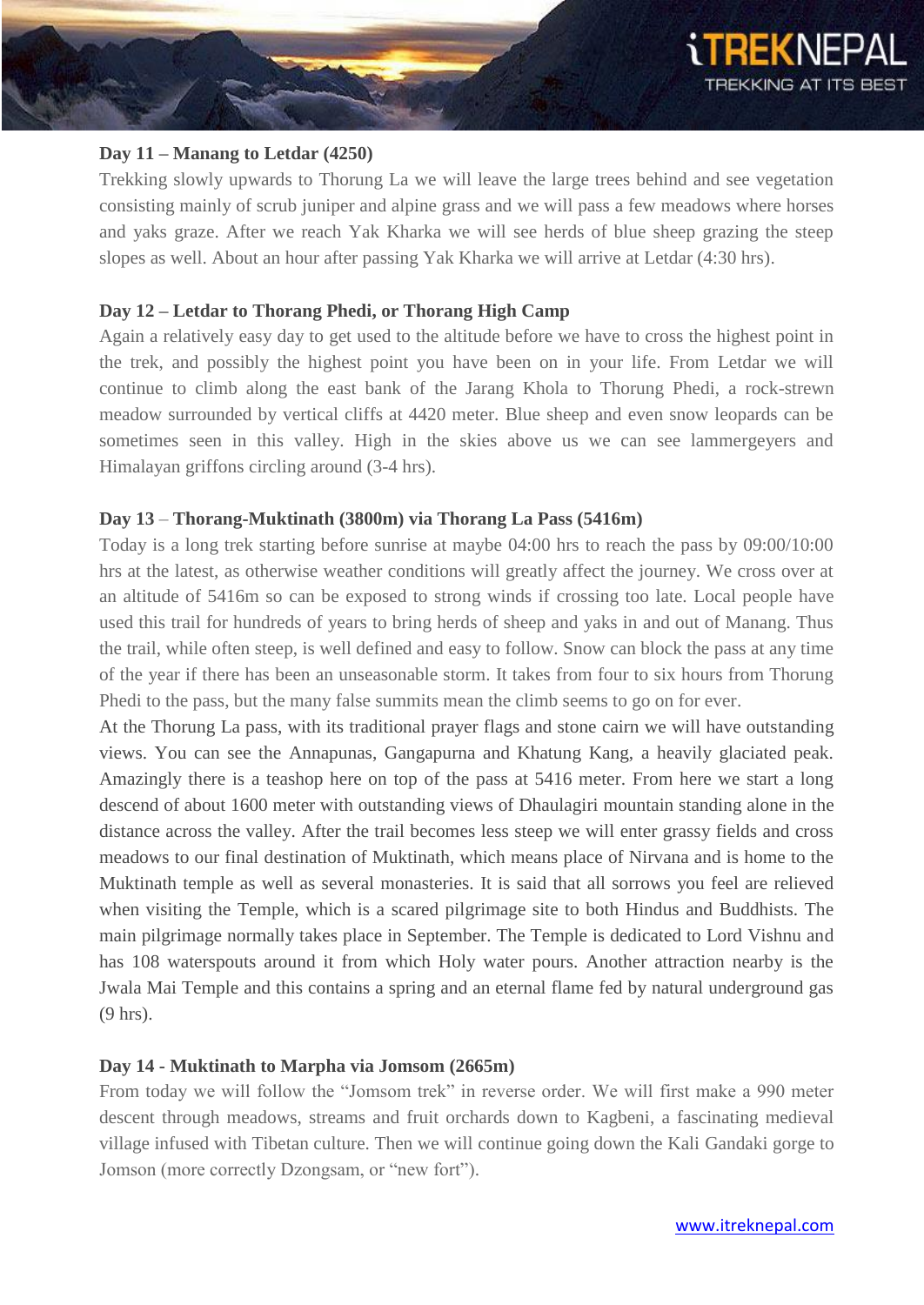

# **Day 15 – Jomsom to Pokhara**

Fly to Pokhara and spend the day at leisure, relaxing, and maybe enjoying a massage or enjoy sightseeing around Pokhara valley. Overnight in Pokhara.

# **Day 16 – Fly or drive back to Kathmandu**.

**Day 17** – Kathmandu

Departure from Kathmandu.



**Note: The trek program is – because of weather or unforeseen events – subject to change.**

# **Services and costs included in the price**

- Airport pick-up and drop-off
- Three nights hotel accommodation and breakfast in Kathmandu
- Licensed and trained trekking guides
- Porters for carrying goods and suppplies
- All accommodation during trek
- All meals and hot beverages whilst trekking
- Transportation to and from trailhead
- All necessary documents and permits for trekking (where applicable)
- National Park/Conservation Area entry permit
- Equipment such as sleeping bag, tents, matresses
- Cooking equipment
- Camp-site charges
- Insurance, medication, and equipment for staff
- Coordination of Quick Rescue service (costs covered by your insurance plan)